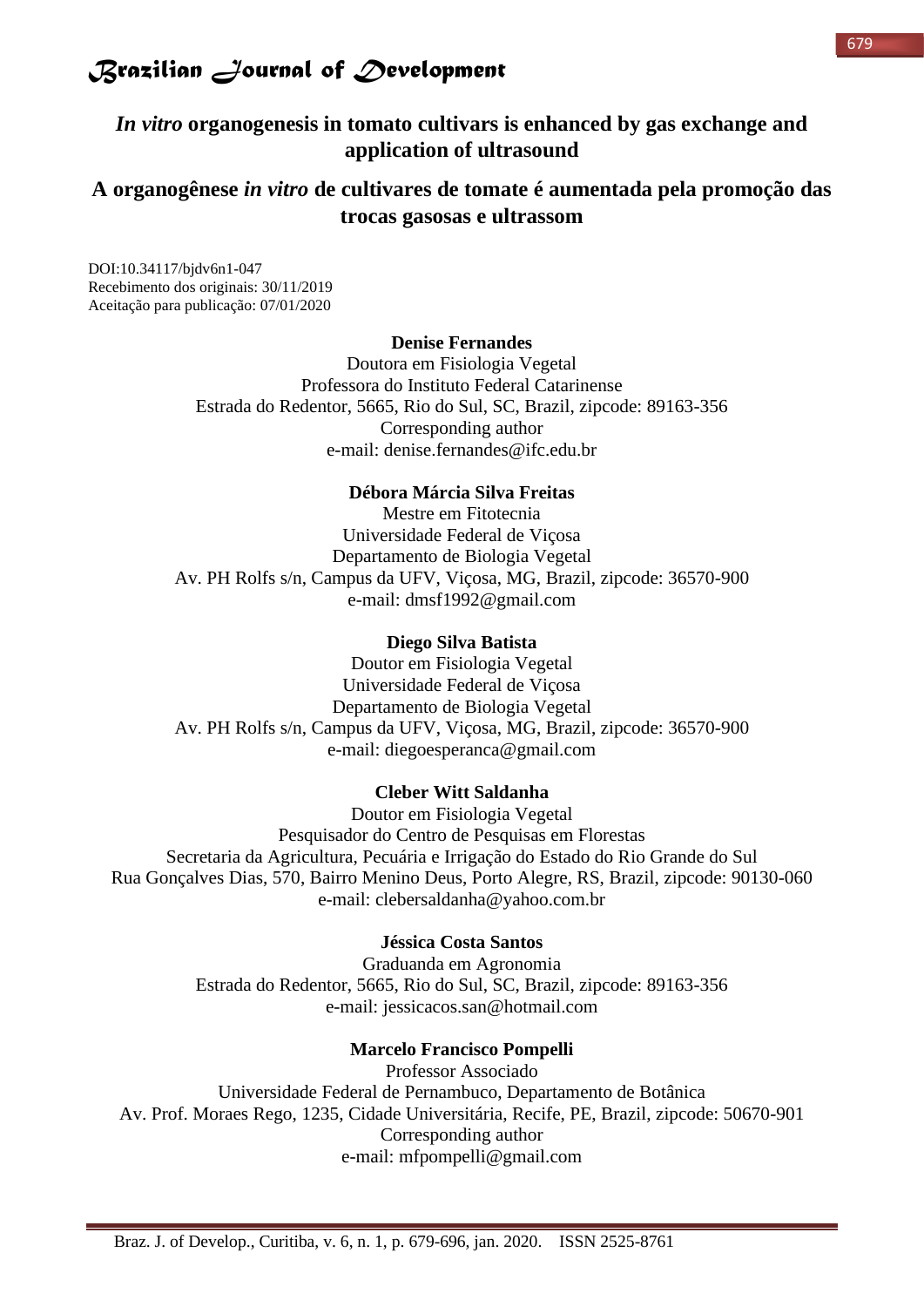### **Wagner Campos Otoni**

Professor Titular Laboratório de Cultura de Tecidos Vegetais Universidade Federal de Viçosa Av. PH Rolfs s/n, Campus da UFV, Viçosa, MG, Brazil, zipcode: 36570-900 e-mail: wcotoni@gmail.com

**Author Contributions**: DF, WCO conceived and designed the experiments. DF, DMSF, DSB, CWS, JCS. DF, DSB, CWS, JCS, MFP, WCO analyzed the data. DF, MFP, WCO wrote the manuscript and other provided editorial advice. All authors approve this submission

### **ABCTRACT**

The success of *in vitro* regeneration protocols is dependent of biological, chemical and physical factors. The manipulation of the microenvironment by enhancing gas exchange and ultrasound are physical improvements that potentially contribute to optimize *in vitro* responses. The present study evaluated the effect of gas exchange, by natural ventilation, on *in vitro* germination and further regeneration competence of explants exposed to sonication. For this, three tomato genotypes 'Moneymaker', 'NCEBR-2' and 'Santa Clara'. Cotyledonary and hypocotiledonary explants were subjected to ultrasound times (0, 3, 6, and 9 seconds) in order to figure out its influence on morphogenesis and regeneration. The results appoint the higher that gas exchange increased morphogenic growth responses in all the genotypes with a significant increase in cotyledon area and hypocotyl length in germination and biomass accumulation. The sonication time influenced the number of shoots higher than 0.5 cm and number of leaflets, showing an interaction between sonication and sealing type, highlighting the effect of exposure time to sonication on morphogenesis. In this study, we show for the first time the stimulation of organogenesis by the interaction of physical factors in *in vitro* culture: the use of high quality explants, obtained by enhanced gas exchange and the application of ultrasound. We suggest that these factors significant increase the quantity of organogenesis and reducing the time consumed in the *in vitro* process, using simple, reliable and cheap treatments as gas exchange facilitators caps and ultrasound.

**Key words:** gas exchange, plant regeneration, ultrasound, micropropagation

### **RESUMO**

O sucesso dos protocolos de regeneração *in vitro* dependem de fatores biológicos, químicos e físicos. A manipulação do microambiente, através da promoção das trocas gasosas e o ultrassom, são fatores físicos que potencialmente contribuem na otimização das respostas *in vitro*. O presente estudo avaliou o efeito das trocas gasosas, por ventilação natural, na germinação *in vitro* e na competência regenerativa adicional de explantes expostos à sonicação. Para isso, três genótipos de tomate 'Moneymaker', 'NCEBR-2' e 'Santa Clara', ambos explantes cotilédones e hipocotiledonares foram submetidos a tempos de ultrassom (0, 3, 6 e 9 segundos), com o objetivo de avaliar sua influência na morfogênese e regeneração. Os resultados apontam que as trocas gasosas aumentam as respostas morfogênicas em todos os genótipos, com aumento significativo na área cotiledonar e no comprimento do hipocótilo ou mesmo na germinação e no acúmulo de biomassa. O tempo de sonicação influenciou o número de brotações acima de 0,5 cm e o número de folíolos, mostrando uma interação entre sonicação e tipo de selagem, destacando o efeito do tempo de exposição à sonicação na morfogênese. Neste estudo, mostramos pela primeira vez a estimulação da organogênese pela interação de fatores físicos na cultura in vitro: o uso de explantes de alta qualidade, obtidos com o auxílio das trocas gasosas, aprimorando com a aplicação de ultrassom. Sugerimos que esses fatores aumentem significativamente a quantidade de organogênese e reduzam o tempo consumido no processo *in vitro*, utilizando tratamentos simples, confiáveis e baratos como é o caso dos tampões facilitadores de troca gasosa ou mesmo de ultrassom.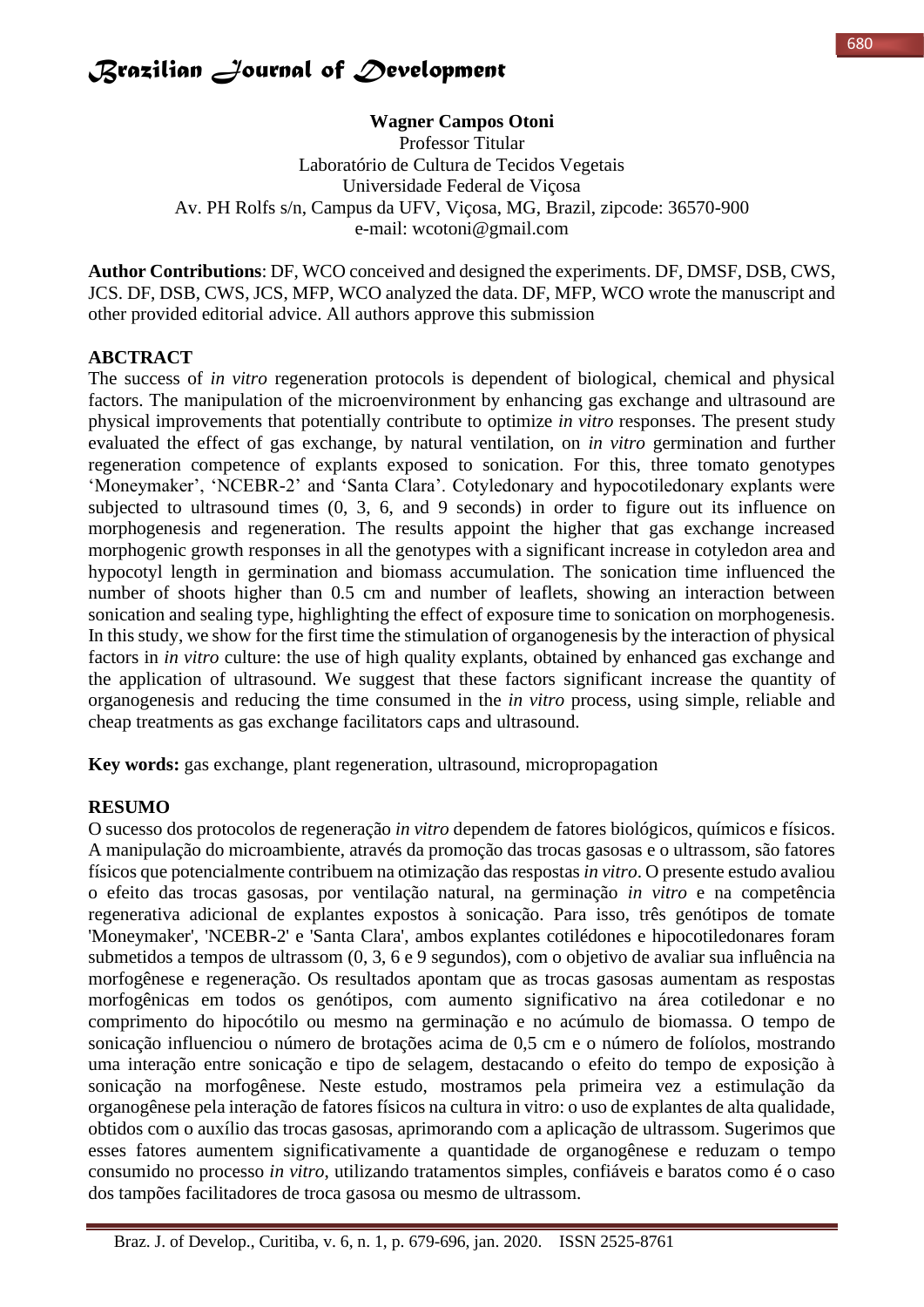**Palavras-chave**: troca gasosa, regeneração de plantas, ultrassom, micropropagação

#### **1 INTRODUCTION**

The success of *in vitro* regeneration protocols is dependent on a number of factors among them, the genotype, age and vigor of mother plants, size and orientation of the explants in the medium (Collonier *et al.*, 2001; Costa *et al.*, 2008; Otoni *et al.*, 2003), and *in vitro* headspace gas composition (Kozai, 2010; Saldanha *et al.*, 2014). Recent studies suggests that *in vitro* gas composition is a key factor for obtaining high-quality seedlings, enabling more responsive and vigorous plantlets (Batista *et al.*, 2017; Bhatia and Sharma, 2015; Kiferle *et al.*, 2014; Saldanha et al., 2014). Changes in gas concentration in the *in vitro* environment, *e.g.*, decreasing relative-humidity and enhancing gas exchange, generally induces growth and morphogenesis of several species in different culture systems (Kiferle et al., 2014; Saldanha *et al.*, 2012; Saldanha et al., 2014). On the other hand, higher relativehumidity inside the flasks results in lower plant transpiration, low rates of water and nutrients uptake and higher respiration rates, which reduces growth rates of the plants (Kozai *et al.*, 1997). Among the strategies to decrease humidity and increase gas exchange, the use of special lids that allow gas exchange has been shown to be an efficient, low-cost and easy procedure (Buddendorf-Joosten and Woltering, 1996; Saldanha et al., 2012). Other interesting physical treatment is ultrasound, a widely used tool for the manipulation of plant and animal cells and organs. Following exposure to non-lethal levels of ultrasound, many plants exhibit altered characteristics at different organizational levels (Ananthakrishnan *et al.*, 2007; Dong *et al.*, 2002). This effect may be related to the cavitation waves, and further violent collapse of bubbles, generating high pressure and temperature. This could cause localized rupture of plasma membrane and lead to absorption of substances dissolved into the solution where cells are, with the subsequent restoration of membrane integrity. According to Safari *et al.* (2012) the physiological effects of ultrasound directly affect cell wall and plasma membrane.

Plants can respond to mechanical stress and injury. They can induces biochemical and molecular changes often associated with induced resistance mechanisms (Benikhlef *et al.*, 2013). For instance, wounded plants produce reactive oxygen species (ROS) undergo changes in lignifications [Singh *et al.* (2016) and references therein], jasmonic acid and other hormones or wound signals (Xia *et al.*, 2015) and exhibit changes in gene expression (Turpaev, 2002) that are associated with induced defense reactions. Ultrasonic treatment was reported to cause reversible inhibition of DNA, RNA and protein synthesis in *Pisum sativum* root meristem cells (Furusawa and Kondo, 2016). Ultrasonic irradiation significantly stimulates protein synthesis in plant cells and protoplasts and affects plasma membrane permeability (Dong et al., 2002). Also causes changes in the less stable, extended form of nucleolar chromatin (Elsner and Lindblad, 1989). In *in vitro*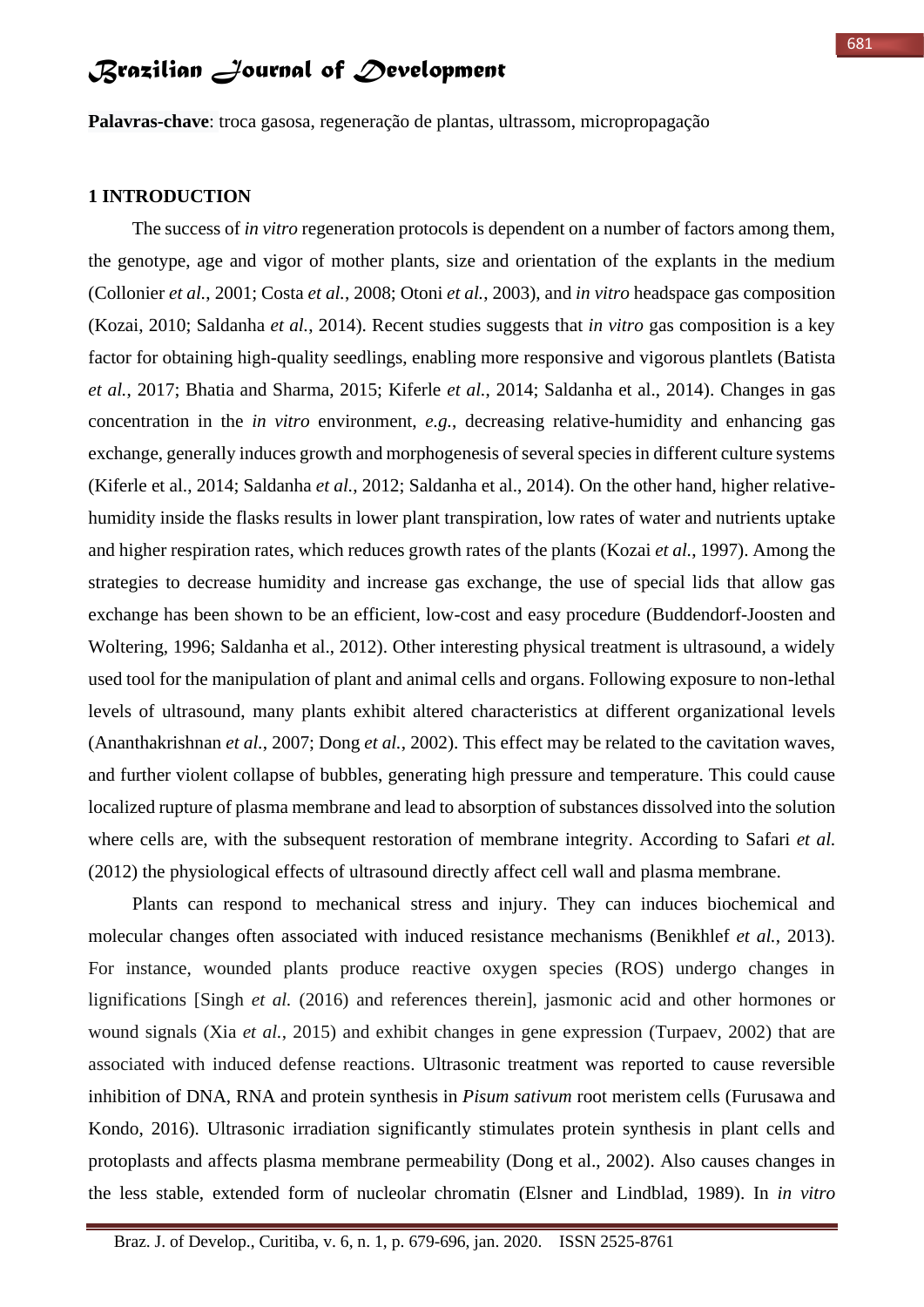cultivation, ultrasound is used to obtain the largest number of branches in the genetic transformation procedure known as Sonication-assisted *Agrobacterium*-mediated genetic transformation (SAAT) (Koetle *et al.*, 2017). Ananthakrishnan et al. (2007) stimulated multiple shoot regeneration from recalcitrant cotyledon explants from seeds before germination of commercial squash (*Cucurbita pepo* L.) that was the first demonstration that ultrasound exerts morphogenic influence by surface removal, however the technique has been caused hyper hydratation of the explants. The association of *in vitro* cultures with gas exchange and ultrasound to make regeneration optimization *in vitro* cultures can be helpful. Indeed, Chopra *et al.* (2012) achieved a higher number of regenerated branches in lentil cultivars when the sonication was used. These result were achieved in both leaves and roots of primary transformants recovered on kanamycin containing selection media confirmed the expression of transgene.

The Solanaceae is highlighted and considered as a model for the *in vitro* tissue culture studies (Bebeli and Mazzucato, 2008; Menda *et al.*, 2013). Several studies were designed to establish protocols and optimize the cultivation of these species aiming the application in other families. Currently the tissue culture Solanaceae is widely used to evaluate aspects of the regeneration process and applications such as transgenesis (Fuoco *et al.*, 2013; Pandey *et al.*, 2014; Setamam *et al.*, 2014; Wang *et al.*, 2013; Weinhold *et al.*, 2013). The transgenesis associated with a plant model, such as tomatoes, enables to study the gene expression, changes in plant metabolism and silencing of key enzymes in the primary metabolism (Sienkiewicz-Porzucek *et al.*, 2010), development of the reproductive body (Carrari and Fernie, 2006), cell wall and secondary growing (van der Merwe *et al.*, 2010), ecophysiological interactions (Prudent *et al.*, 2011) and responses to stresses (Johnson *et al.*, 2003).

In general, studies involving *in vitro* culture and genetic transformation of tomato and other species rely on juvenile explants, frequently established by *in vitro* germination (Collonier et al., 2001; Costa et al., 2008; Otoni et al., 2003). The present study evaluated the effect of gas exchange *in vitro* associated with the sonication in plant regeneration. For this, commercial porous membranes were used in the *in vitro* germination and growth seedlings for further source of explants. Cotyledonary and hypocotyledonary segments from different tomato genotypes were subjected to ultrasound in order to figure out the influence of natural ventilation and ultrasound on their morphogenetic and regenerative competence.

### **2 MATERIALS AND METHODS**

2.1 EFFECT OF GENOTYPE AND GAS EXCHANGE IN THE TOMATO IN VITRO **SEEDLINGS**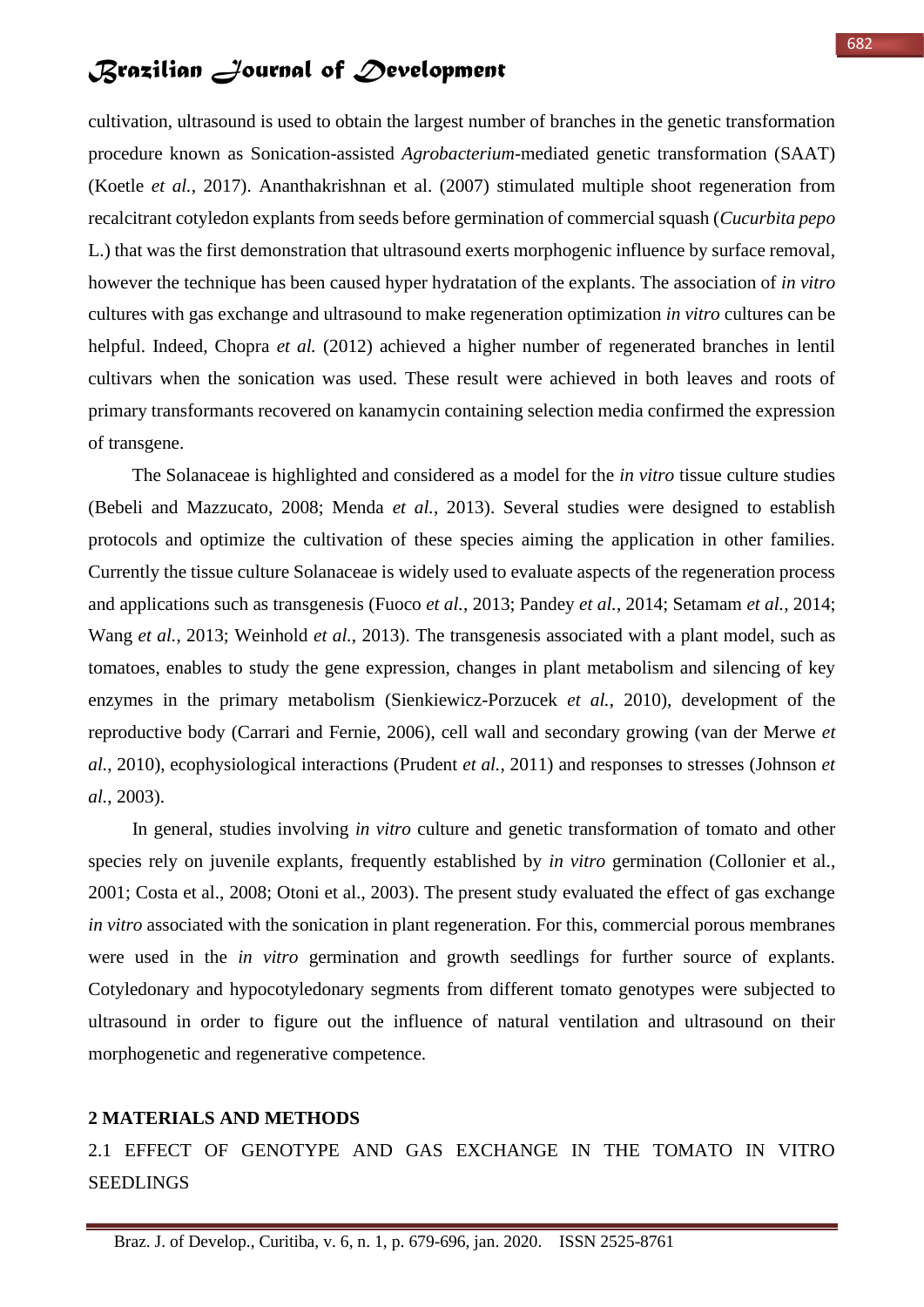Seeds of the tomato 'Moneymaker', 'NCEBR-2' and 'Santa Clara' were surface-sterilized by immersing in 70% (v/v) ethanol for one minute, followed by 20 minutes in a solution of NaOCl 1.25%  $(v/v)$  chlorine, plus two drops of Tween  $20<sup>TM</sup>$  and rinsing in sterile deionized water three succesive times. Thereafter, the explants were transferred to flasks containing 40 mL of medium. The culture medium consisted of half-strength MS salts (Murashige and Skoog, 1962), Nitsch vitamins (Nitsch, 1969), 0.1 g  $L^{-1}$  myo-inositol (Sigma-Aldrich Chemical Co, Darmstadt, Germany, part number G1914), 20 g  $L^{-1}$  sucrose, 6.5 g  $L^{-1}$  agar Merck (Merck KGaA, Darmstadt, Germany, part number 232-658-1) at pH 5.8  $\pm$  0.1. The experiment was conducted in a growth chamber under 16-hour photoperiod, temperature of  $26 \pm 2$ °C under an irradiance of  $37 \pm 4$  µmol m<sup>-2</sup> s<sup>-1</sup>.

The experimental design was completely casualized in a factorial 3 x 4 x 2, with 3 genotypes ('Moneymaker', 'NCEBR-2' and 'Santa Clara'"), 4 sealing methods [plastic polyvinyl chloride (PVC), rigid polypropylene caps (PP), PP containing one (1M) or two (2M) MilliSeal PTFE membranes] and 2 explants (hypocotyl and cotyledon segments), with four replicates, each replicates represented by a flask with 20 seeds. The morphogenesis was evaluated after 15 days of culture by the analysis of the variables cotyledon area  $(cm<sup>2</sup>)$  and hypocotyl length  $(cm)$ .

## 2.2. INFLUENCE OF ULTRASOUND ON THE IN VITRO REGENERATION OF EXPLANTS GENERATED IN HIGHER LEVELS OF GAS EXCHANGE

The response to ultrasound was assessed in explants derived from *in vitro* germinated seedlings in flasks with rigid polypropylene caps (1M or 2M) or caps (PP). Thus, in this experiment, we not analyzed the explants formed in flasks sealed with PVC plastic, because this explants are so fragile, that this can't resist or survive after application of ultrasound.

Tomato cotyledons and hypocotyls of 'Santa Clara' from different sealing systems: PP, 1M, and 2M were exposed to different times of ultrasound: 0, 3, 6 and 9 seconds, using a sonicator (Ultrasonic cleaner, Bransonic model B1210E-Mt, 80W, Branson Co. Danbury, CT, USA), then transferred to regeneration induction medium (RIM). The experiment was made in a completely randomized design in trifactorial scheme 3 x 4 x 2, being three caps types, four sonication times, and two explant type; all with six replications per treatment. Each replicate consists by 10 explants placed in a 90 x 15 mm polystyrene Petri dishes containing 25 mL of RIM. After sonication, the explants remained on RIM consisting of MS salts, Nitsch vitamins (Nitsch, 1969), 0.1 g  $L^{-1}$  myo-inositol (Sigma-Aldrich Chemical Co, part number G1914 ), 2.0 mg L-1 zeatin (Sigma-Aldrich Chemical Co, part number Z0164), 0.01 mg L<sup>-1</sup> indole-3-acetic acid (Sigma-Aldrich Chemical Co, part number 15148), 20 g L<sup>-1</sup> sucrose, 6.5 g L<sup>-1</sup> agar Merck (Merck KGaA, part number 232-658-1) at pH 5.8  $\pm$ 0.1, in a growth chamber with photoperiod of 16 hours, at  $26 \pm 2^{\circ}$ C and 37 µmol m<sup>2</sup> s<sup>-1</sup> irradiance.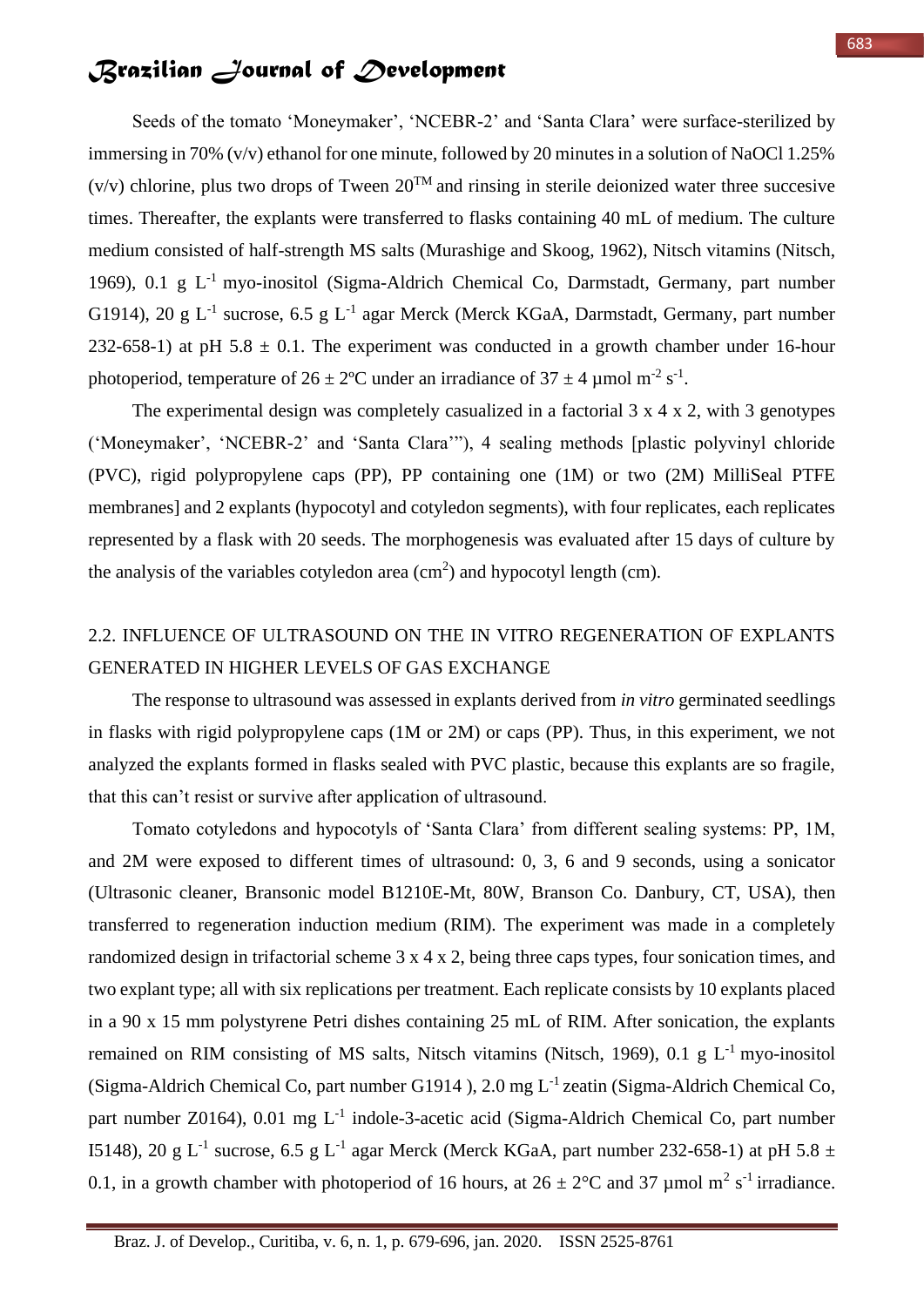After nine weeks of cultivation, the parameters were evaluated: living explants, total fresh weight (mg), fresh weight of living explants (mg), number of shoots higher than 0.5 cm and number of leaves. The ratios number of branches/explants, number of leaflets/explants, fresh weight/live explants and survival were assessed and calculated.

### 2.3. GAS EXCHANGE EVALUATION

The gas exchange flux measured in flasks covered with polypropylene caps PP, 1M and 2M MilliSeal<sup>TM</sup> was done as previously described by Fujiwara and Kozai (1995). The headspace of each flask with different sealing type was filled with air saturated with carbon dioxide  $(CO_2)$  in a concentration of 25 mmol mol<sup>-1</sup>. The inner concentrations of  $CO<sub>2</sub>$  were measured with a Headspace Gas Analyzer 6600 (Illinois Instruments, Johnsburg, IL, USA). The amount of gas exchange per hour

(*N'*) in each sealing condition was estimated by the following equation:  $N' = \frac{1}{R} \ln \frac{C_1}{C_2}$ *out C C C C T*  $N' = -\frac{1}{T} \ln \frac{1}{C}$  $=\frac{1}{T}\ln\frac{C_1}{C_2}$  $=$  $\frac{1}{-}$ ln $\frac{C_1}{-}$ 

(Fujiwara and Kozai, 1995), where *T* denotes the time (in hours) between two readings 1 and 2; C<sup>1</sup> and  $C_2$  denotes to the inner  $CO_2$  concentrations in the flasks at times 1 and 2;  $C_{out}$  is the  $CO_2$ concentration in the environment external to the flask.

### 2.4. STATISTICAL ANALYSIS

The experiments were performed in a randomized design. Data were subjected to analysis of variance (ANOVA) and means were compared by test of Tukey ( $P < 0.05$ ). All analyzes were performed using the statistical software Genes (Cruz, 2013).

#### **3 RESULTS**

## 3.1. INCREASE IN GAS EXCHANGE IMPROVED MORPHOLOGICAL STRUCTURES IN TOMATO GENOTYPES

For the cultivars Moneymaker and Santa Clara higher, gas exchange levels enabled by the membranes led to increased cotyledon area (Fig. 1A). The NCEBR-2 cultivar showed no difference in the cotyledon area among sealing types, however showed contrasting response in hypocotyl length (Figure 1B). To the hypocotyl length differences were observed among the sealing types within the same genotype.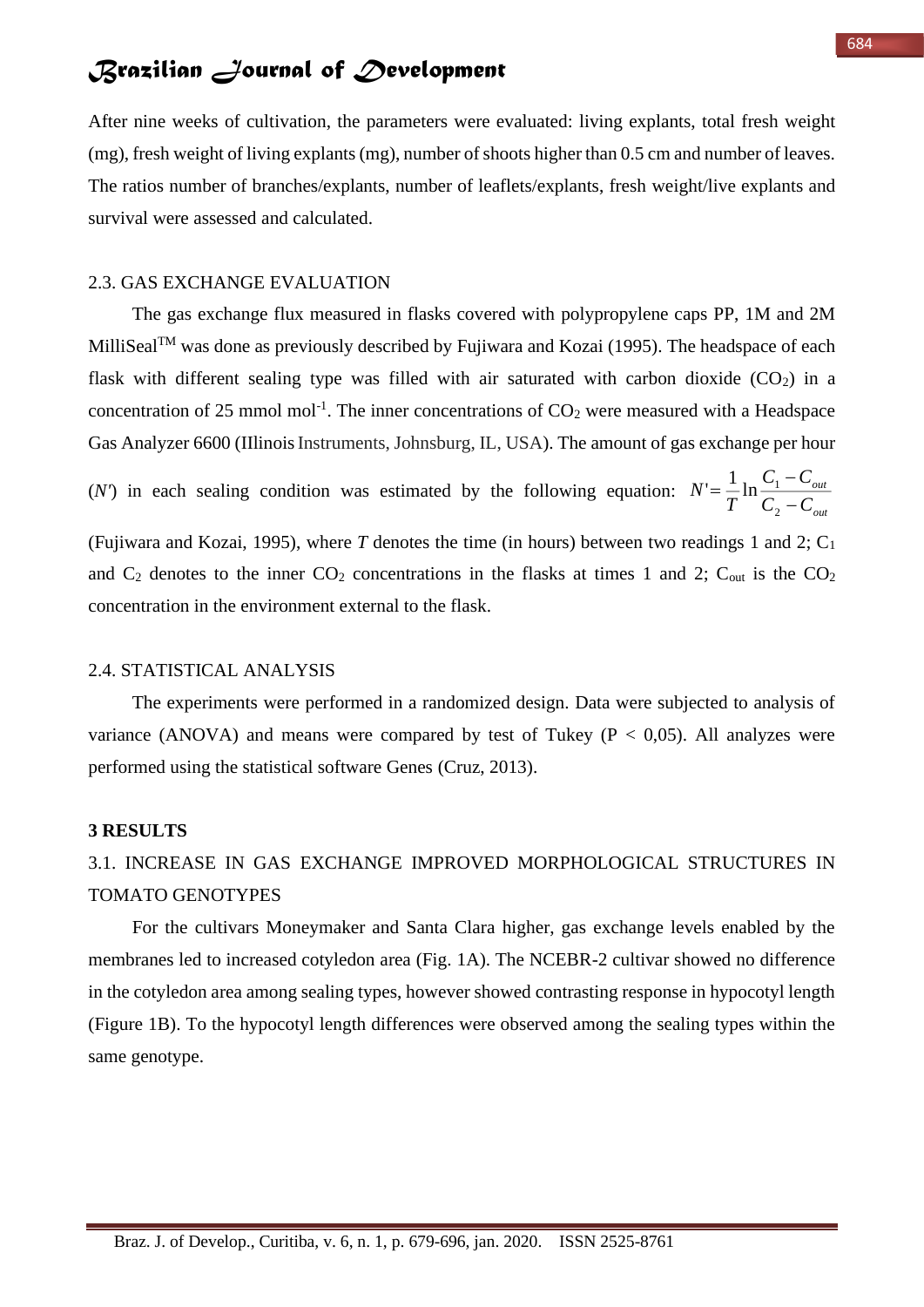

**Figure 1.** Cotyledon area (A) and hypocotyl length (B) of tomato genotypes (Moneymarker, NCEBR-2 and Santa Clara) under different sealing types [Plastic polyvinyl chloride (PVC) lids, Polypropylene lids (Caps PP), Lids with one membrane (Caps 1M), and Lids with two membranes (Caps 2M)], after 15 days in germination medium. Means indicated by the same capital letters did not differ among the sealing types and means indicated by the same lowercase letters did not differ among the genotypes by test of Tukey ( $P < 0.05$ ).

Note with standing, growth and plantlet vigor were enhanced as higher the gas exchange was allowed by the use of membranes (Fig. 2). The shoots showed well-developed leaf primordia with normal characteristics in the treatments with the membranes. Conversely, in the treatments without membranes it was possible to visualize malformed leaves and hyperhydricity (Fig. 2A).



Figure 2. Development of 'Santa Clara' tomato seedlings under different sealing types, after 15 days in germination medium. (A) Polypropylene lids- Caps PP. (B) Lids with one membrane - Caps 1M and (C) Lids with two membranes – Caps  $2M$ . Bar = 0.2 cm.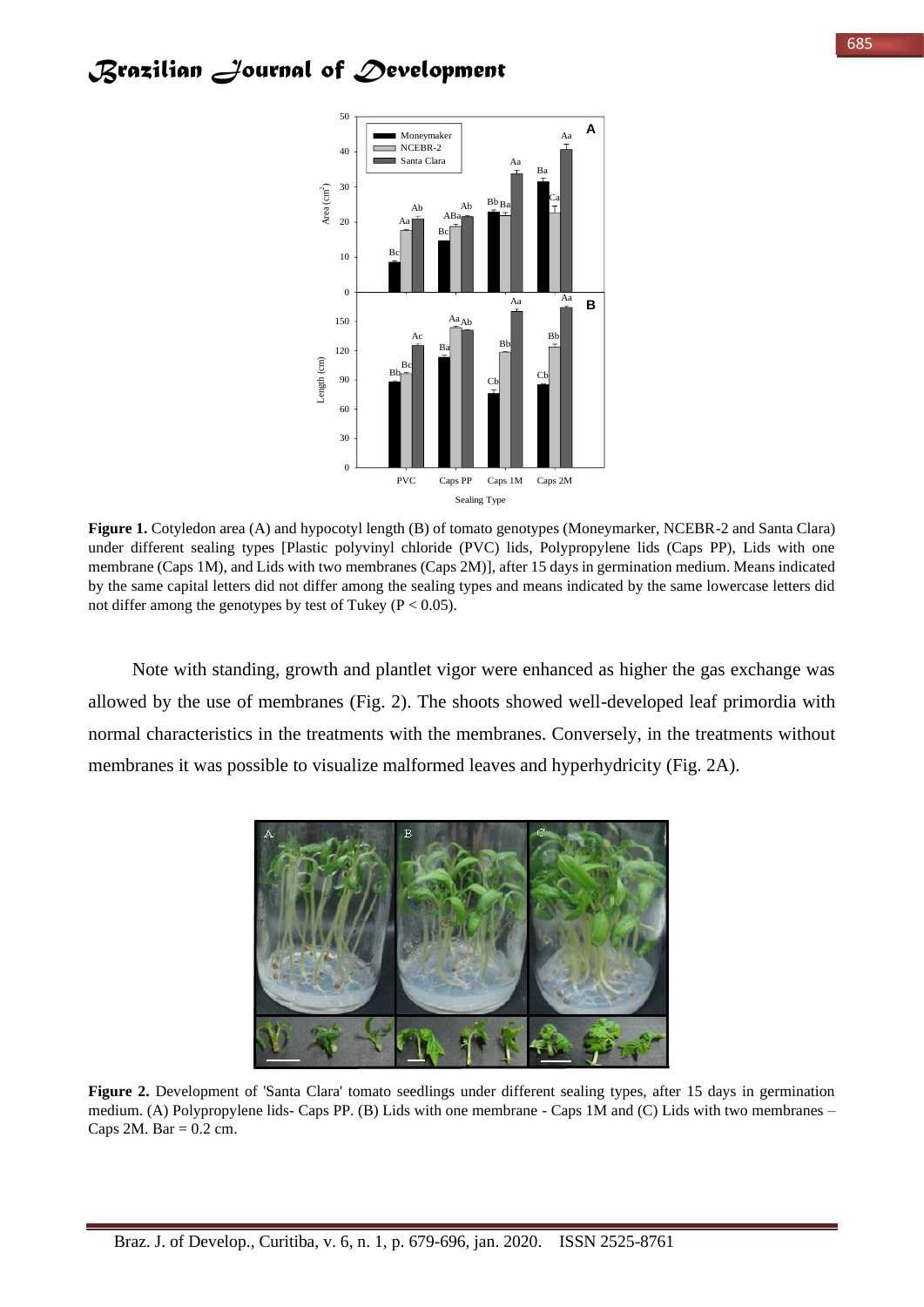### 3.2. THE ULTRASOUND APPLICATION ENHANCED ORGANOGENESIS

The sonication time influenced the following variables: number of shoots higher than 0.5 cm and number of leaflets. In addition to influences all the variables studied, there was a significative interaction between sonication and sealing type and between sonication and type of explant, showing the effect of exposure time to sonication in the morphogenesis. Regarding the total number of shoots, the highest results were achieved when three seconds of sonication and lids with two membranes were used. In the flasks with Caps 1M or Caps PP no increase with the use of sonication was observed. In the six and nine seconds treatments there were reductions in the number of shoots, regardless the sealing type (Fig. 3A).

In the leaflets formation, the three factors showed influence, and an interaction between sealing type and the sonication exposure time was observed (Fig. 3B), as well as between sealing type and type of explant (Fig. 4). For all sealing types used, hypocotyl was higher to cotyledons in leaflets formation (Fig. 4). For all the sonication exposure times tested, the higher number of leaflets occurred when Caps 2M or Caps 1M were used (Fig. 3B).



**Figure 3.** Shoot number (A) and leaflet number (B) in 'Santa Clara' tomato explants in response to different sealing types [Polypropylene lids without membranes (PP), Rigid polypropylene lid with 1M (Caps 1M), and Rigid polypropylene lid with two membranes(Caps 2M) and sonication exposure times (0, 3, 6, and 9 seconds), after nine weeks in regeneration induction medium. Means indicated by the same capital and small letters do not differ among sealing type and sonication time, respectively, by test of Tukey ( $P < 0.05$ ).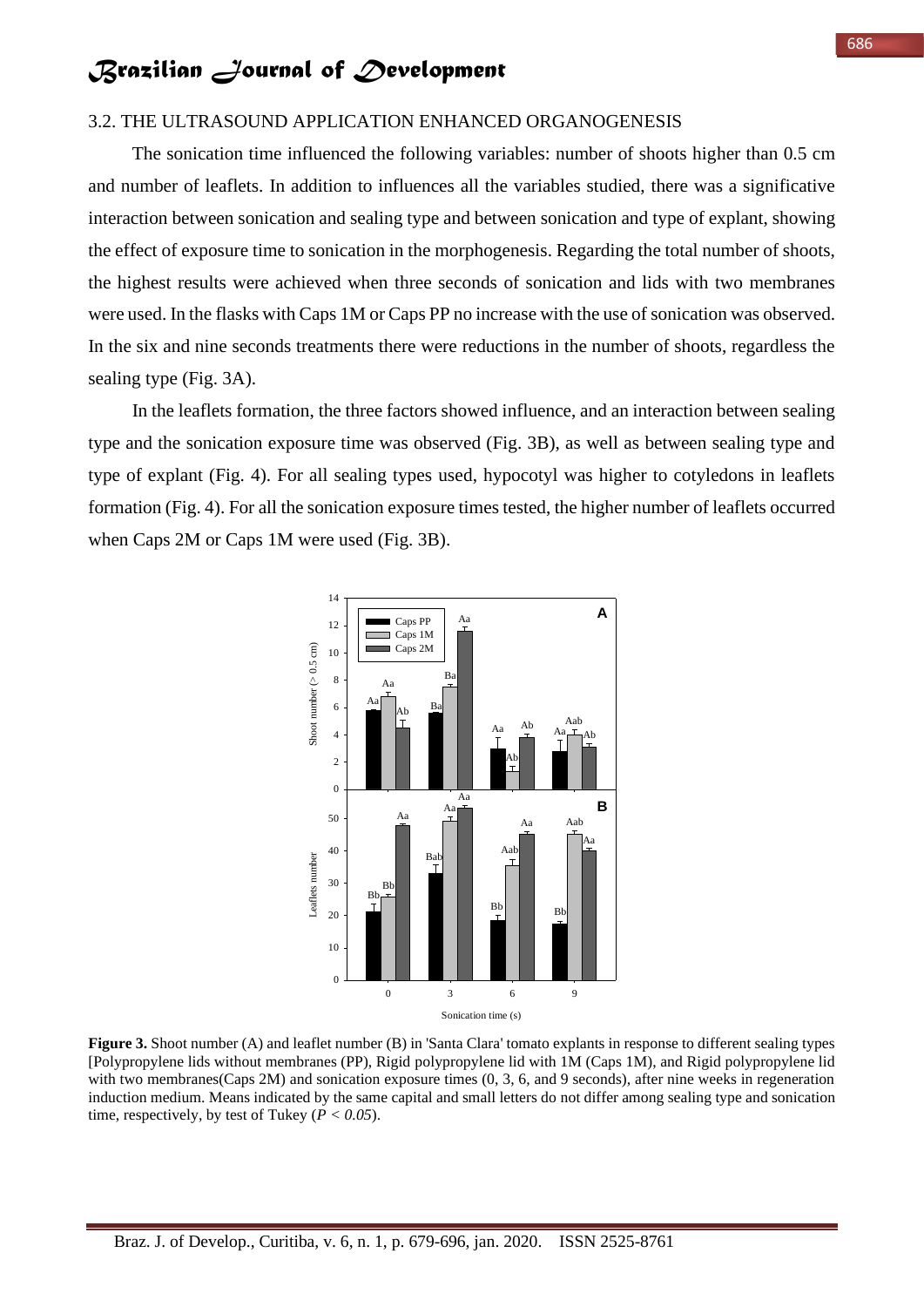

**Figure 4.** Number of leaflets in 'Santa Clara' tomato explants in response to different sealing types [Polypropylene lids without membranes (Caps PP), Polypropylene lids with one membrane (Caps 1M), and Polypropylene lids with two membranes (Caps 2M) and explant source (cotyledon and hypocotyl), after nine weeks in regeneration induction medium. Means indicated by the same capital and small letters do not differ among sealing type and explant source, respectively, by test of Tukey ( $P < 0.05$ ).

The data analysis showed significant effect of sonication exposure time as well as its interaction with the explant source. When cotyledon explants were used, the highest number of shoots was achieved with three seconds of sonication, with a reduced response with longer times. The hypocotyl did not vary among different sonication exposure times (Fig. 5). In fact, the enhancement of organogenesis was evident in the interaction between higher levels of gas exchange and the ultrasound application (Fig. 6). The organogenesis was visually stimulated by the explant origin, presenting minor increase. However, when the explant morphogenesis has best provided by *in vitro* culture with facilitation of gas exchange, the application of ultrasound induces intensely responsive explants, resulting in high regeneration rates.



**Figure 5.** Shoot number in 'Santa Clara' tomato explants in response to different explant sources (cotyledons and hypocotyl) and sonication exposure times (0, 3, 6 and 9 seconds), after nine weeks in regeneration induction medium. Means indicated by the same capital and small letters do not differ among the sealing types and sonication exposure times, respectively, by test of Tukey (*P < 0.05*).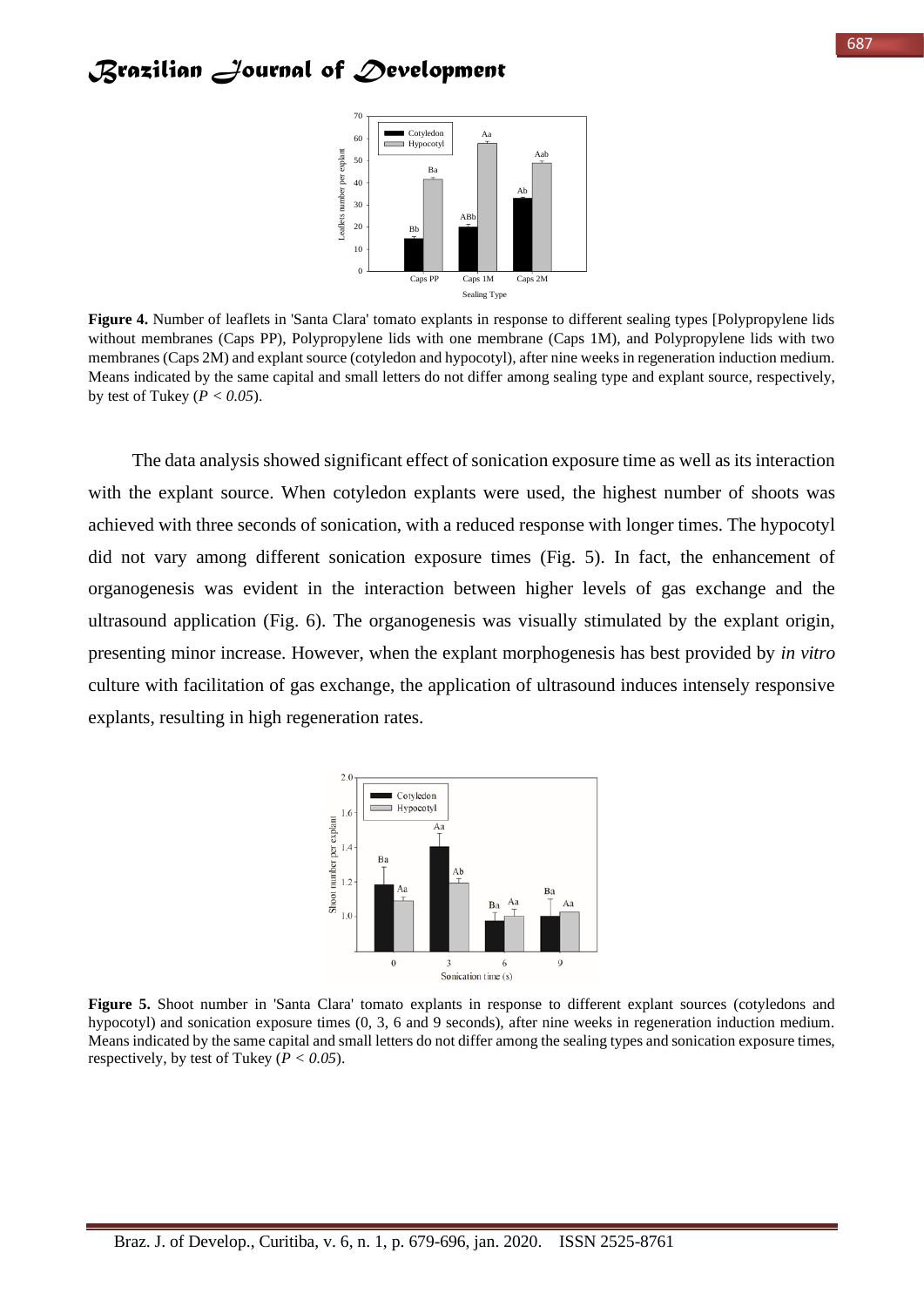

**Figure 6.** Organogenesis of 'Santa Clara' tomato explants in hypocotyl and cotyledons generated with and without enabling gas exchange membranes *in vitro* cultivation and application of ultrasound. After nine weeks of culture on regeneration induction medium, hypocotyls **A**, **C**, **E**, and **G** and cotyledons **B**, **D**, **F** and, **H** were treated as follow: **A**, and **B** - explants without exposure to sonication and without gas exchange**; C**, and **D -** explants without sonication and gas exchanges**; E**, and **F** - explants with and without sonication and gas exchange; **G** and **H** - explants with sonication and gas exchange. Bar  $= 1$  cm.

### **4 DISCUSSION**

In this study, we report for first time the regeneration increase by influence of interaction of physic factors: type of sealing and sonication. We demonstrate that higher gas exchange associated with sonication increased the *in vitro* regeneration in explants of model plants. The growth and morphological characteristics of tomato explants were increase by increased *in vitro* gas exchange. In general, closure systems that allow lower gas exchange *in vitro* cause low rates of transpiration and photosynthesis, which difficult the absorption of water and nutrients, and high rate of respiration in dark that reduces the explant growth rate (Kozai et al., 1997). Modifications of the microenvironment into the culture flask such as the enhance of gas exchange promoted by maintaining the CO<sup>2</sup> concentration appropriate lead to stimulate photosynthesis and reduce the ethylene concentration and the relative humidity inside the flasks (Kubota *et al.*, 2001), promoting growth *in vitro*, as observed in the present study.

The morphogenesis of cotyledon and hypocotyl explants of tomato was increased due to the condition inside the flasks, favored by the porous membranes, that allow for higher levels of gas exchange. The head space in the *in vitro* culture proved to be an important factor for morphogenic responses *in vitro*. Among the approaches that enable a better physiological condition, increasing gas exchange *in vitro* is an action that results in quantitative gains and reduces time to obtaining ideal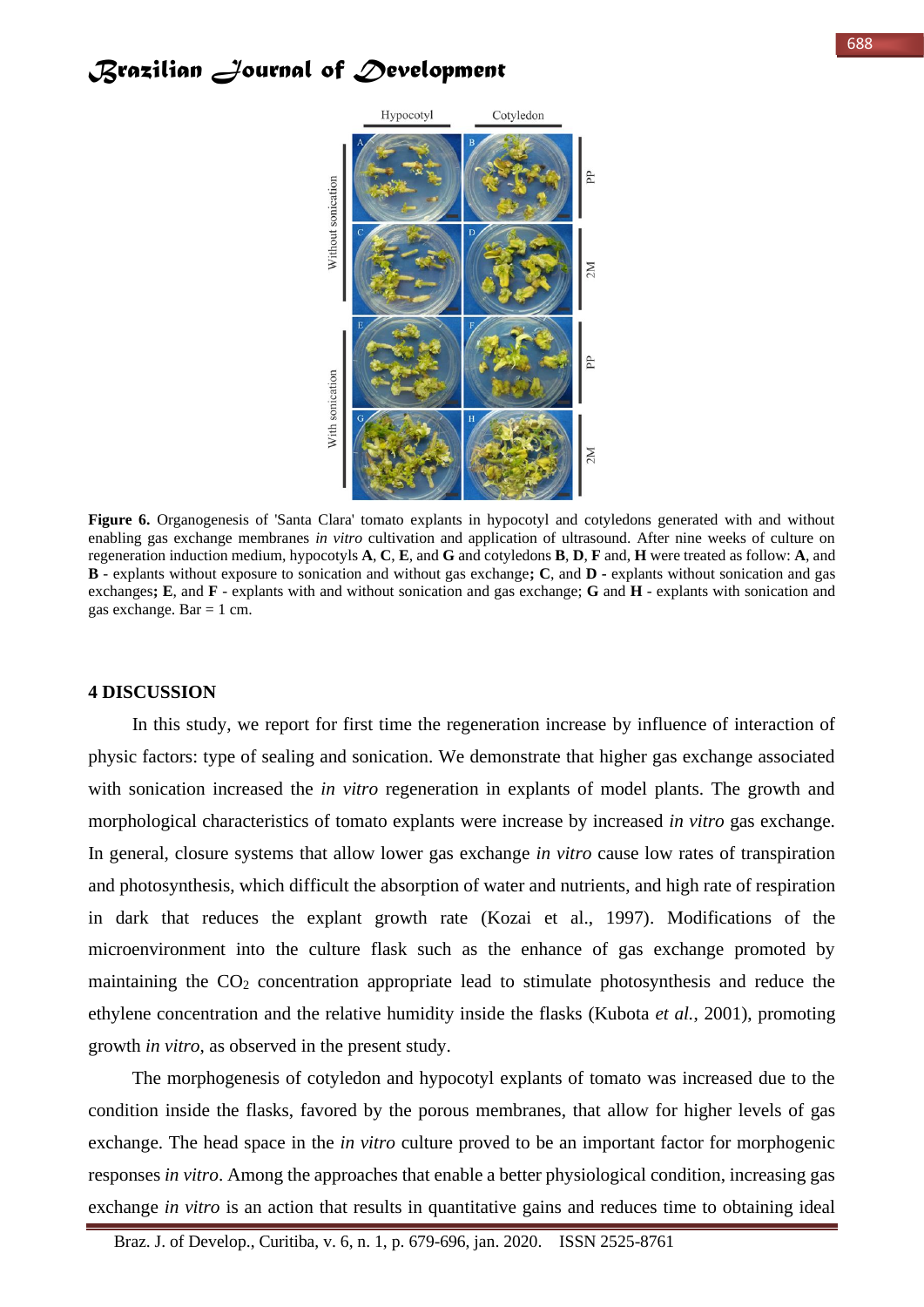explants quantitatively and qualitatively (Kozai, 2010). In the present study, seedlings in flasks sealed with lids with Caps 2M had higher vigor, growth and visual quality. Flasks that allow higher gas exchange make *in vitro* inner conditions more similar to *ex vitro*, inducing changes of anatomical features in micropropagated shoots and leaves, which approximate the phenotype of *in vitro* plants to the *ex vitro* ones (Kozai, 2010). However, tomato seedlings grown under conditions of reduced gas exchange were more prone to hyperhydricity, whereas in conditions with increased gas exchange seedlings were possible more lignified and more resistant to water loss (Lai *et al.*, 2005; van der Dries *et al.*, 2013) In addition, in cultures with higher gas exchange, Mills *et al.* (2004) observed that deposition of cuticle on the leaf surface was higher, combined with a more developed vascular system and with increases in leaf area and dry weight.

In this study we found variations in the response of hypocotyl length among different sealing types. The genotype Moneymaker showed length reduction for increased gas exchange, while 'NCEBR-2' had variant levels of length in the same conditions and 'Santa Clara' showed growth increasing with higher gas exchange. The decrease in hypocotyl elongation in Moneymaker is corroborated by studies of Mohamed and Alsadon (2010), who assessed potato plantlets grown under different levels of gas exchange. It was found that shorter internodes and more leaves in ventilated flasks, with higher plants in non-ventilated flasks, possibly due the accumulation of ethylene. A good example of the morphological and physiological disorders that we often observe in conventional micropropagation but not in photoautotrophic micropropagation is hyperhydricity (vitrification). Hyperhydricity is reportedly caused by physical and chemical factors including high relative humidity and ethylene concentration inside the vessels, conditions, which do not exist in a photoautotrophic system (Santana-Buzzy *et al.*, 2006; Smith, 2013; Yadav *et al.*, 2003). Excess ethylene in the *in vitro* environment can inhibit the seedling establishment, besides being a main responsible to the induction of hyperhydricity, characteristic observed in shoot tips of seedlings obtained in sealed flasks containing explants of *Dianthus caryophyllus* (Yadav et al., 2003). The concentration of ethylene and morphological characteristics were studied in *Capsicum,* where chlorosis was observed in leaves and abscission of developing leaf primordia, along with rapid loss of force in unvented bottles with high concentration of ethylene (Santana-Buzzy et al., 2006).

The improvement in the expansion and vigor in seedlings caused by the increase of gas exchange occurred in all genotypes studied, especially for 'Moneymaker' and 'Santa Clara'. The knowledge of the morphogenic responses in each genotype is essential to achieve satisfactory protocols with high regeneration rates. Different tomato cultivars may have different physicochemical characteristics, organoleptic and physiological, such as sensitivity and response to ethylene and its modulators; the latter are directly related to the composition genotypic and allelic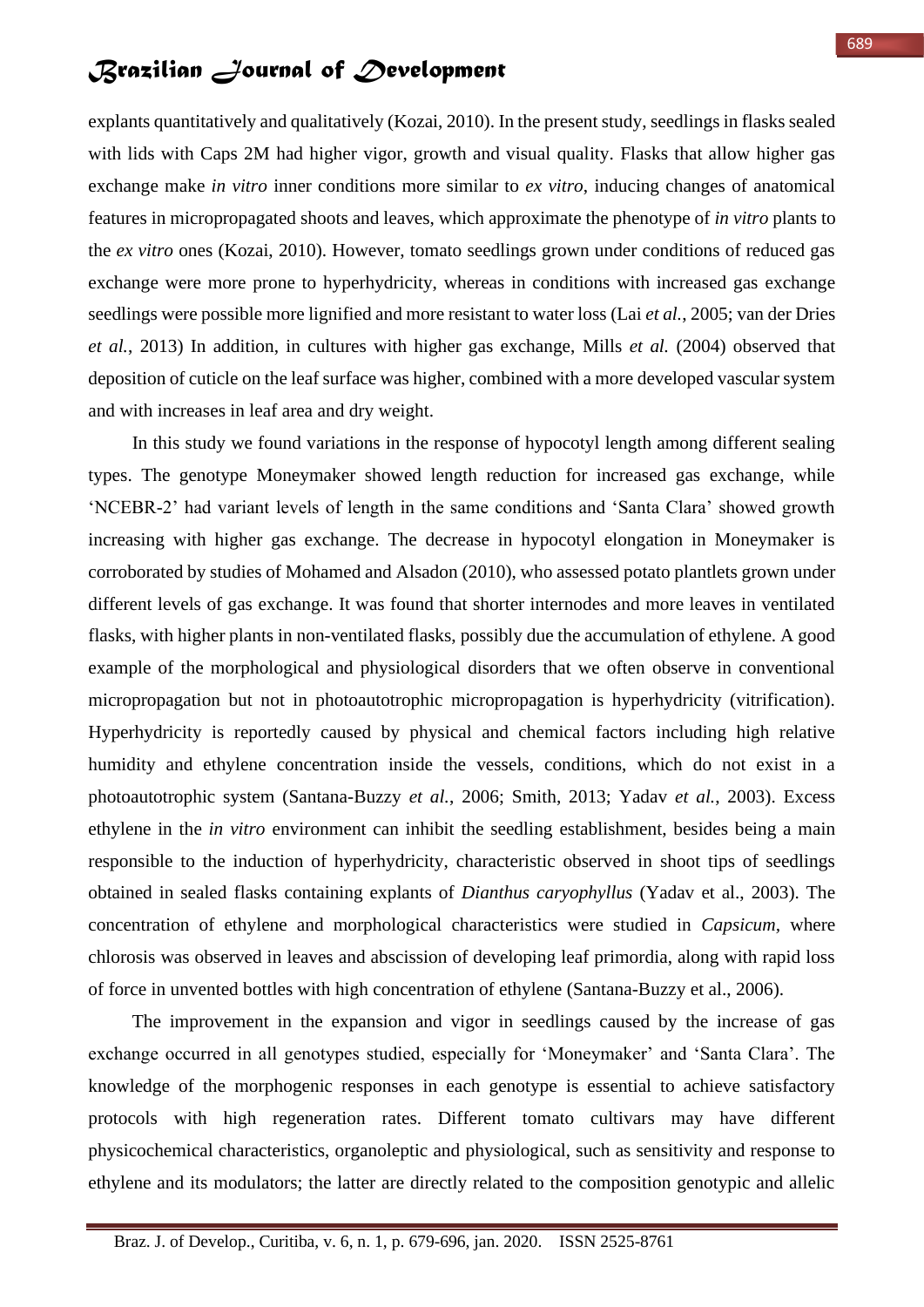interactions in each cultivar (Tigist *et al.*, 2013; Trujillo-Moya and Gisbert, 2012). Besides the influence of genotypic variability in regeneration process, several studies have verified the influence of different sources of explants, as well as the interaction of these two factors in *in vitro* morphogenesis of the genus *Lycopersicum* (Mercado *et al.*, 2000; Xu *et al.*, 2010; Yasmeen, 2009).

In this study, we verified the influence of gas exchange in the induction of organogenesis. The explants cultured *in vitro* under natural ventilation showed an increase in organogenesis by means of emission leaflets and branches. The use of the appropriate time of ultrasound favored regeneration in tomato explants in the environment with higher gas exchange. It is possible that sonication allows an increasing flux of hormones and nutrients to inside the plant cell or apoplastic medium that favored the intensity of organogenic responses in explants (Krikorian, 1995). The structure and the health of explants are factors that assists in organogenesis and genetic transformation, since the intense manipulation favors the occurrence of injuries that may cause the explants death. One of the immediate results from the high-intensity ultrasound application is the cell disruption (Santarém *et al.*, 1998). The surface damage allows then try of water, nutrients and growth substances to the explant, which can lead to a massive explant expansion and shoot regeneration (Ananthakrishnan et al., 2007).

In this study, the exposure of tomato explants to high sonication times caused a reduction in the number of shoots in cotyledons and hypocotyls. Likewise, Santarém et al. (1998) reported that sonication times superior to 5 seconds decreased or disabled soybean explants for competence to induce somatic embryos formation this was diminished or eliminated. Similarly, Ananthakrishnan et al. (2007) report that in higher ultrasound times, the explants were hyperhydrated, which was consistent with further surface ablation, uncontrolled water entry and also reduced the regeneration of squash explants. Nevertheless, longer treatments with ultrasound can be lethal to the explants (Meurer *et al.*, 1988; Santarém et al., 1998), and SAAT always reduced shoot proliferation in some soybean cultivars (Meurer *et al.*, 1998). In biological systems, the chemical effects of ultrasound involve the formation of free radicals that are formed in the final stages of transient cavitation, these free radicals can have an effect on the ability of splitting the remaining intact cells by affecting the integrity of membranes (Fu *et al.*, 1980). However, is notably difficult to compare ultrasonic treatments by different authors. There is a wide range of instrument types used with different geometries and nominal power outputs, and additionally a wide range of ultrasound frequencies are used (Liu *et al.*, 2006). Different instruments producing a wide range of frequencies and output power can produce similar results in SAAT. Ultrasound can be produced by other means *e.g.* powerful tunable instruments emitting via "horns" commonly used for tissue disruption, or by laboratoryproduced equipment [(Liu et al., 2006) and references therein].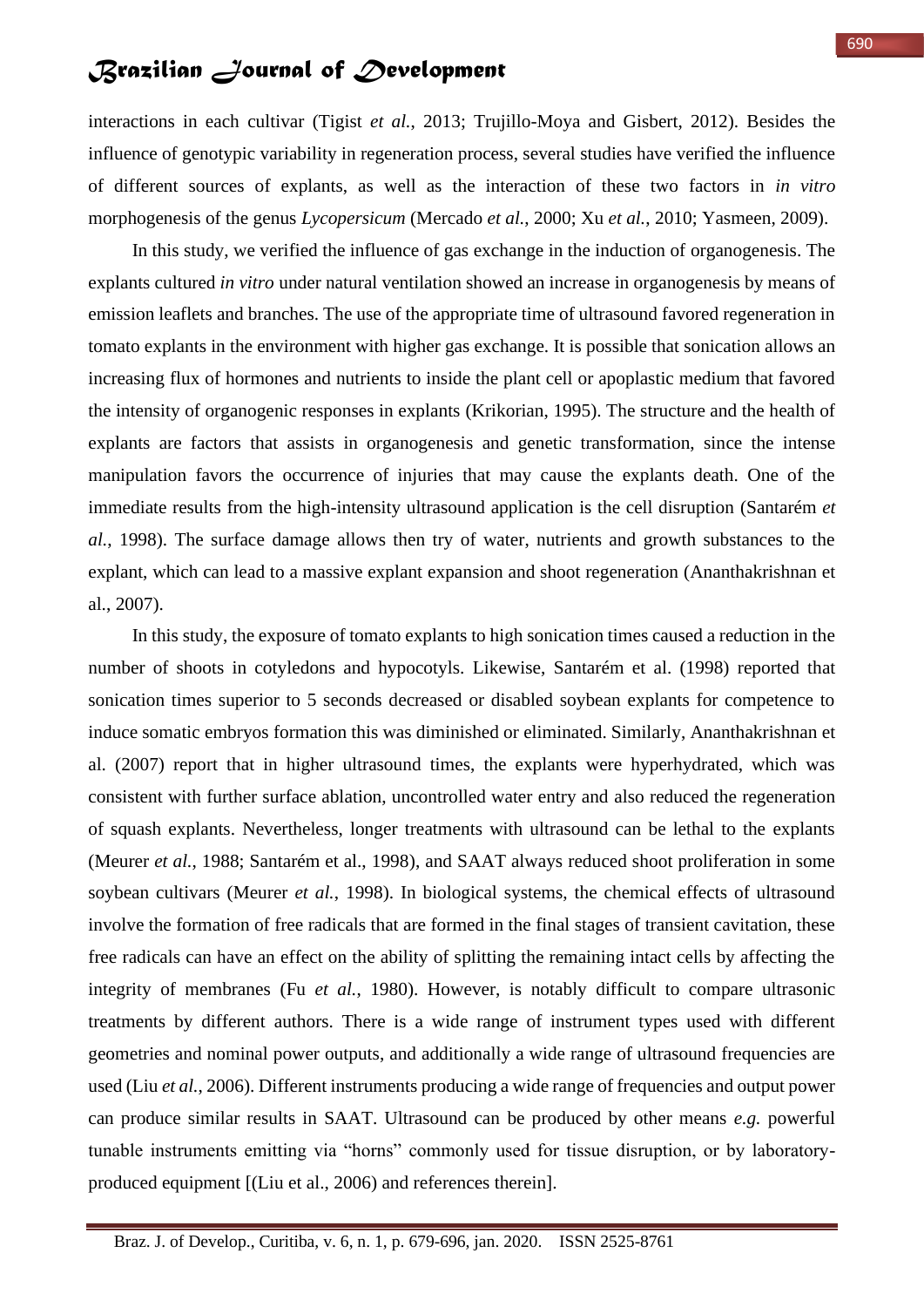#### **5 CONCLUSION**

In this study, we showed for the first time the stimulation of organogenesis by the interaction of physical factors in *in vitro* cultivation. The use of good quality explants, obtained by *in vitro* culture with enhanced gas exchange and the application of ultrasound. We suggest the application of these factors as a significant new procedure to increase the quantity and quality of organogenesis and reducing the time consumed in the *in vitro* process, using simple and cheap treatments as facilitators caps gas exchange and ultrasound.

#### **ACKNOWLEDGEMENTS**

The author's thanks to the National Council for Scientific and Technological Development and Foundation for Research Support of the State of Minas Gerais – FAPEMIG for financially supporting this research. We also thank the scholarships granted by the Brazilian Federal Agency for Support and Evaluation of Graduate Education (CAPES-Brazil) to DF and National Council for Scientific and Technological Development (CNPq Grants 163524/2017-3) to MFP. The authors acknowledge the helpful comments made by the anonymous referees on previous versions of our manuscript.

### **CONFLICT OF INTEREST**

All authors contributed substantially and approved the final submission. All authors declare that they have no conflict of interest.

#### **REFERENCES**

Ananthakrishnan, G., Xia, X., Amutha, S., Singer, S., Muruganantham, M., Yablonsky, S., Fischer, E., Gaba, V., 2007. Ultrasonic treatment stimulates multiple shoot regeneration and explant enlargement in recalcitrant squash cotyledon explants in vitro. Plant Cell Rep. 26, 267-276.

Batista, D.S., Dias, L.L.C., Rêgo, M.M., Saldanha, C.W., Otoni, W.C., 2017. Flask sealing on in vitro seed germination and morphogenesis of two types of ornamental pepper explants. Ciên. Rural 47, 1- 6.

Bebeli, P.J., Mazzucato, A., 2008. The Solanaceae - a review of recent research on genetic resources and advances in the breeding of tomato, pepper and eggplant, In: Passam, H. (Ed.), The European Journal of Plant Science and Biotechnology. Agricultural University of Athens, Athens, Greece, pp. 31-44.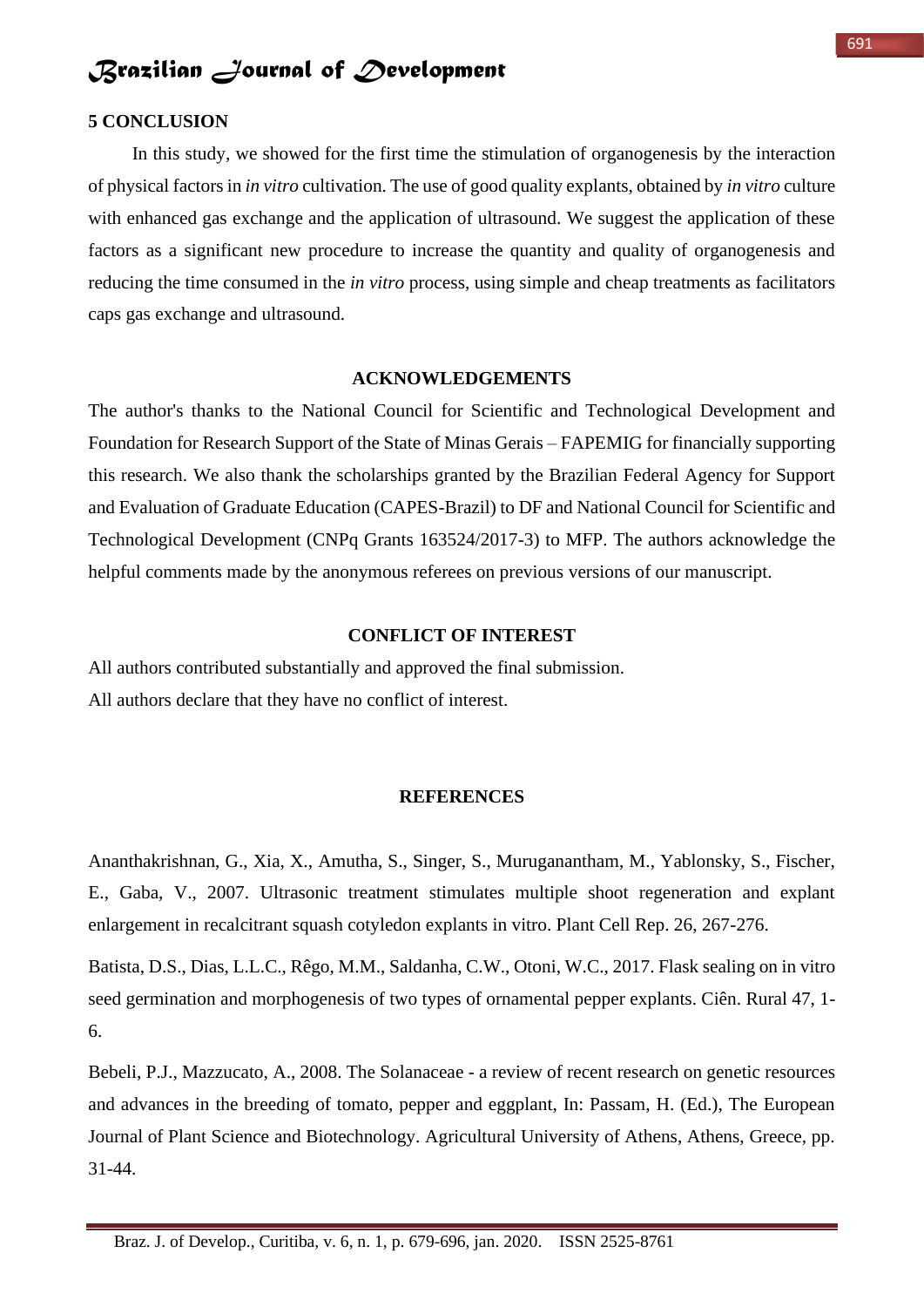Benikhlef, L., L'Haridon, F., Abou-Mansour, E., Serrano, M., Binda, M., Costa, A., Lehmann, S., Métraux, J.-P., 2013. Perception of soft mechanical stress in *Arabidopsis* leaves activates disease resistance. Bio. Med. Central Plant Bio. 13, 133-145.

Bhatia, S., Sharma, K., 2015. Microenvironmentation in Micropropagation, In: Bhatia, S., Sharma, K., Dahiya, R., Bera, T. (Eds.), Modern Applications of Plant Biotechnology in Pharmaceutical Sciences 1<sup>st</sup> Edition. Academic Press, pp. 345-360.

Buddendorf-Joosten, J.M.C., Woltering, E.J., 1996. Controlling the gaseous composition in vitro description of a flow system and effects of the clifferent gaseous components on in vitro growth of potato plantlets. Sci. Hort. 65, 11-23.

Carrari, F., Fernie, A.R., 2006. Metabolic regulation underlying tomato fruit development. J. Exp. Bot. 57, 1883-1897.

Chopra, R., Aparpa, R., Saini, R., 2012. Use of sonication and vacuum infiltration for *Agrobacterium* - mediated transformation of an Indian lentil (*Lens culinaris* Medik.) cultivar. Sci. Hort. 143, 127- 134.

Collonier, C., Fock, K.V., Rotino, G.L., Daunay, M.C., Lian, Y., Mariska, I.K., Rajam, M.V., Servaes, A., Ducreux, G., Sihachakr, D., 2001. Applications of biotechnology in eggplant. Plant Cell Tiss. Organ Cult. 65, 91-107.

Costa, M.G.C., Guimarães, L.M.S., Guimarães, G.A.M., Nogueira, F.T.S., 2008. Transformação genética de tomateiro, In: Torres, A.C., Dusi, A.N., Santos, M.D.M. (Eds.), Transformação genética de plantas: teoria e prática. Embrapa Hortaliças, Brasília, pp. 145-161.

Cruz, C.D., 2013. GENES – A software package for analysis in experimental statistics and quantitative genetics. Acta Sci. 35, 271-276.

Dong, L., Yong, W.J., Lin, L.D., Wu, J.Y., 2002. Enhancement of shikonin production in singleand two-phase suspension cultures of *Lithospermum erythrorhizon* cells using low-energy ultrasound. Biotechnol. Bioeng. 78, 81-88.

Elsner, H.I., Lindblad, E.B., 1989. Ultrasonic degradation of DNA. DNA Cell Biol. 8.

Fu, Y.K., Miller, M.W., Lange, C.S., dan Griffiths, T., Kaufman, G.E., 1980. Modification of cysteamine of ultrasound lethality to Chinese hamster V-79 cells. Ultrasound Med. Biol. 6, 39-46.

Fujiwara, K., Kozai, T., 1995. Physical microenvironment and its effects, In: Atiken-Christie, J., Kozai, T., Smith, M.A.L. (Eds.), Automation and environmental control in plant tissue culture. Kluwer Academic Publishers, Netherlands, pp. 319-369.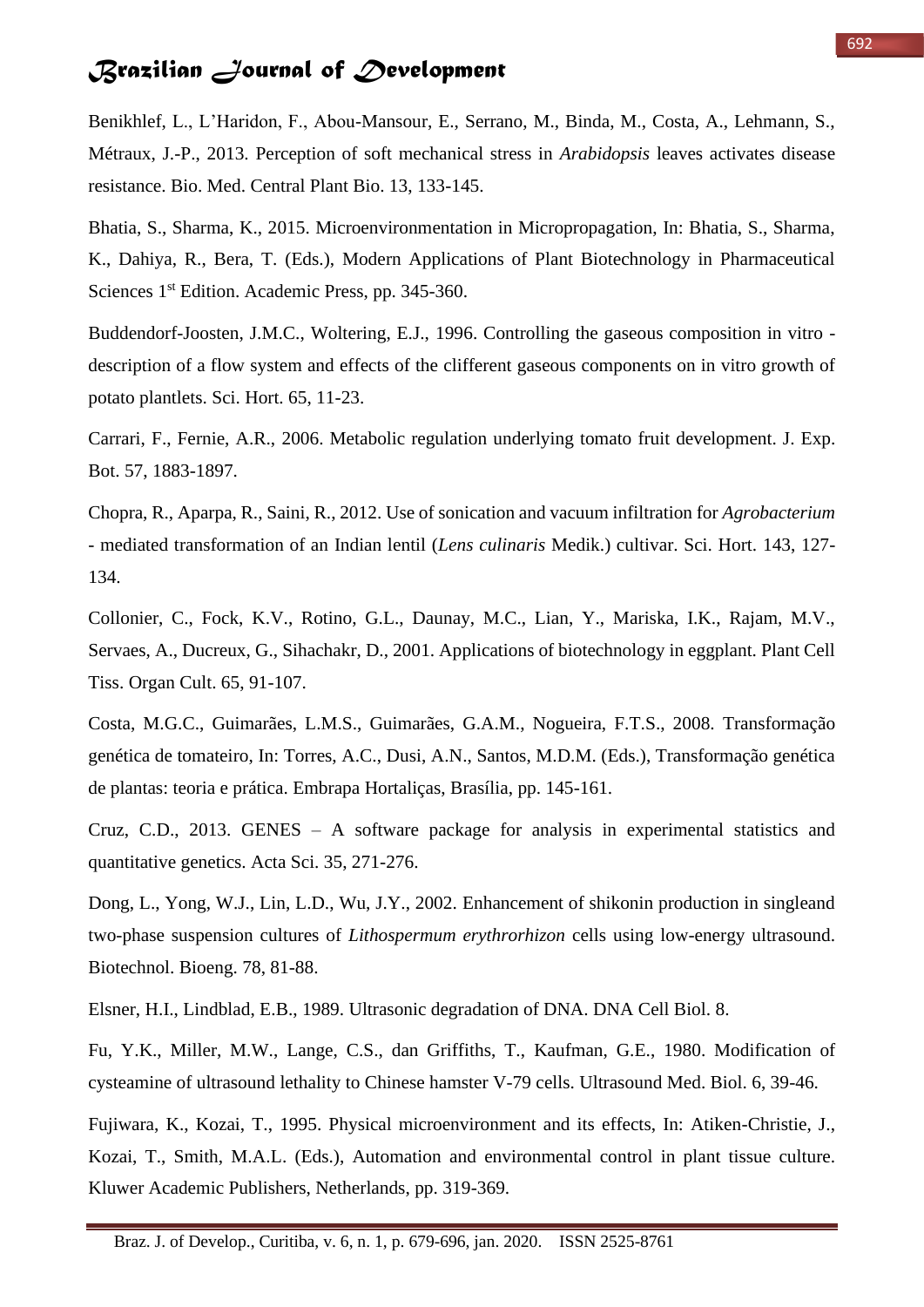Fuoco, R., Bogani, P., Capodaglio, G., Del Bubba, M., Abollino, O., Giannarelli, S., Spiriti, M.M., Muscatello, B., Doumett, S., Turetta, C., Zangrando, R., Zelano, V., Buiatti, M., 2013. Response to metal stress of *Nicotiana langsdorffii* plants wild-type and transgenic for the rat glucocorticoid receptor gene. J. Plant Physiol. 170, 668-675.

Furusawa, Y., Kondo, T., 2016. DNA damage induced by ultrasound and cellular responses. Mol. Biol. 6, 1-6.

Johnson, H.E., Broadhurst, D., Goodacre, R., Smith, A.R., 2003. Metabolic fingerprinting of saltstressed tomatoes. Phytochemistry 62, 919-928.

Kiferle, C., Lucchesini, M., Maggini, R., Pardossi, A., Mensuali-Sodi, A., 2014. In vitro culture of sweet basil: gas exchanges, growth, and rosmarinic acid production. Biol. Plant. 58, 601-610.

Koetle, M.J., Baskaran, P., Finnie, J.F., Soos, V., Balázs, E., van Staden, J., 2017. Optimization of transient GUS expression of *Agrobacterium*-mediated transformation in *Dierama erectum* Hilliard using sonication and *Agrobacterium*. S. Afr. J. Bot. 111, 307-312.

Kozai, T., 2010. Photoautotrophic micropropagation - Environmental control for promoting photosynthesis. Propag. Ornam. Plants 10, 188-204.

Kozai, T., Kubota, C., Jeong, B.R., 1997. Environmental control for the large-scale production of plants through in vitro techniques. Plant Cell Tiss. Organ Cult. 51, 49-56.

Krikorian, A.D., 1995. Hormones in Tissue Culture and Micropropagation, In: Davies, P.J. (Ed.), Plant Hormones: Physiology, Biochemistry and Molecular Biology. Springer, Dordrecht, pp. 774- 796.

Kubota, C., Kakizaki, N., Kozai, T., Kasahara, K., Nemoto, J., 2001. Growth and net photosynthetic rate of tomato plantlets during photoautotrophic and photomixotrophic micropropagation. HortScience 36, 49-52.

Lai, C.-C., Lin, H.-M., Nalawade, S.M., Fang, W., Tsay, H.-S., 2005. Hyperhydricity in shoot cultures of *Scrophularia yoshimurae* can be effectively reduced by ventilation of culture vessels. J. Plant. Physiol. 162, 355-361.

Liu, Y., Yang, H., Sakanishi, A., 2006. Ultrasound: Mechanical gene transfer into plant cells by sonoporation. Biotech. Adv. 24, 1-16.

Menda, N., Strickler, S.R., Mueller, L.A., 2013. Advances in tomato research in the post-genome era. Plant Biotechnol. 30, 243-256.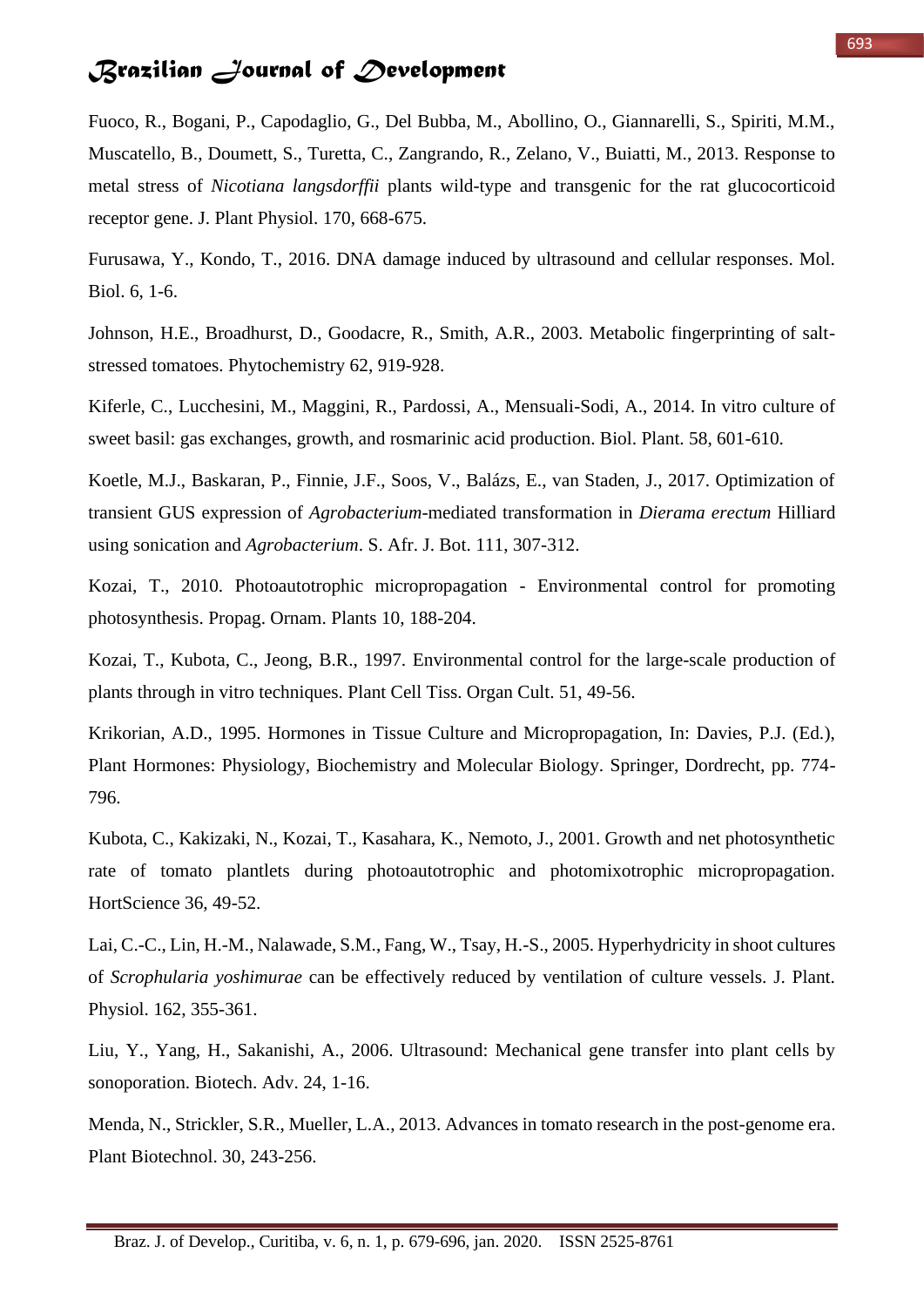Mercado, J.A., Sancho-Carrascosa, M.A., Jiménez-Bermúdez, S., Perán-Quesada, R., Pliego-Alfaro, F., Quesada, M.A., 2000. Assessment of in vitro growth of apical stem sections and adventitious organogenesis to evaluate salinity tolerance in cultivated tomato. Plant Cell Tiss. Organ Cult. 62, 101-106.

Meurer, C.A., Dinkins, R.D., Collins, G.B., 1988. Factors affecting soybean cotyledonary node transformation. Plant Cell Rep. 18, 180-186.

Meurer, C.A., Dinkins, R.D., Collins, G.B., 1998. Factors affecting soybean cotyledonary nodetransformation. Plant Cell Rep. 18, 180-186.

Mills, D., Yanqing, Z., Benzioni, A., 2004. Improvement of jojoba shoot multiplication in vitro by ventilation. In Vitro Cell. Dev. Biol. Plant 40, 396-402.

Mohamed, M.A., Alsadon, A., 2010. Influence of ventilation and sucrose on growth and leaf anatomy of micropropagated potato plantlets. Sci. Hort. 123, 295-300.

Murashige, T., Skoog, F., 1962. A revised medium for rapid growth and bio assays with tobacco tissue cultures. Physiol. Plant. 15, 473-497.

Nitsch, J.P., 1969. Experimental androgenesis in *Nicotiana*. Phytomorphology 19, 389-404.

Otoni, W.C., Picoli, E.A.T., Costa, M.G.C., Nogueira, F.T.S., Zerbini, F.M., 2003. Transgenic tomato, In: Singh, R.P., Jaiwal, P.J. (Eds.), Plant Genetic Engineering: Improvement of Vegetables, v.5. Sci Tech Publishing LLC, Houston, TX, USA, pp. 40-131.

Pandey, V., Niranjan, A., Atri, N., Chandrashekhar, K., Mishra, M.K., Trivedi, P.K., Misra, P., 2014. WsSGTL1 gene from *Withania somnifera*, modulates glycosylation profile, antioxidant system and confers biotic and salt stress tolerance in transgenic tobacco. Planta 239, 1217-1231.

Prudent, M., Lecomte, A., Bouchet, J., Bertin, N., Causse, M., Génard, M., 2011. Combining ecophysiological modelling and quantitative trait locus analysis to identify key elementary processes underlying tomato fruit sugar concentration. J. Exp. Bot. 62, 907-919.

Safari, M., Ghanati, F., Hajnorouzi, A., Rezaie, A., Abdolmaleki, P., Mokhtari-Dizaji, M., 2012. Maintenance of membrane integrity and increase of taxanes production in hazel (*Corylus avellana*  L.) cells induced by low-intensity ultrasound. Biotechnol. Lett. 34, 1137-1141.

Saldanha, C.W., Otoni, C.G., Azevedo, J.L.F., Dias, L.L.C., Rêgo, M.M., Otoni, W.C., 2012. A lowcost alternative membrane system that promotes growth in nodal cultures of Brazilian ginseng [*Pfaffia glomerata* (Spreng.) Pedersen]. Plant Cell Tiss. Organ Cult. 110, 413-422.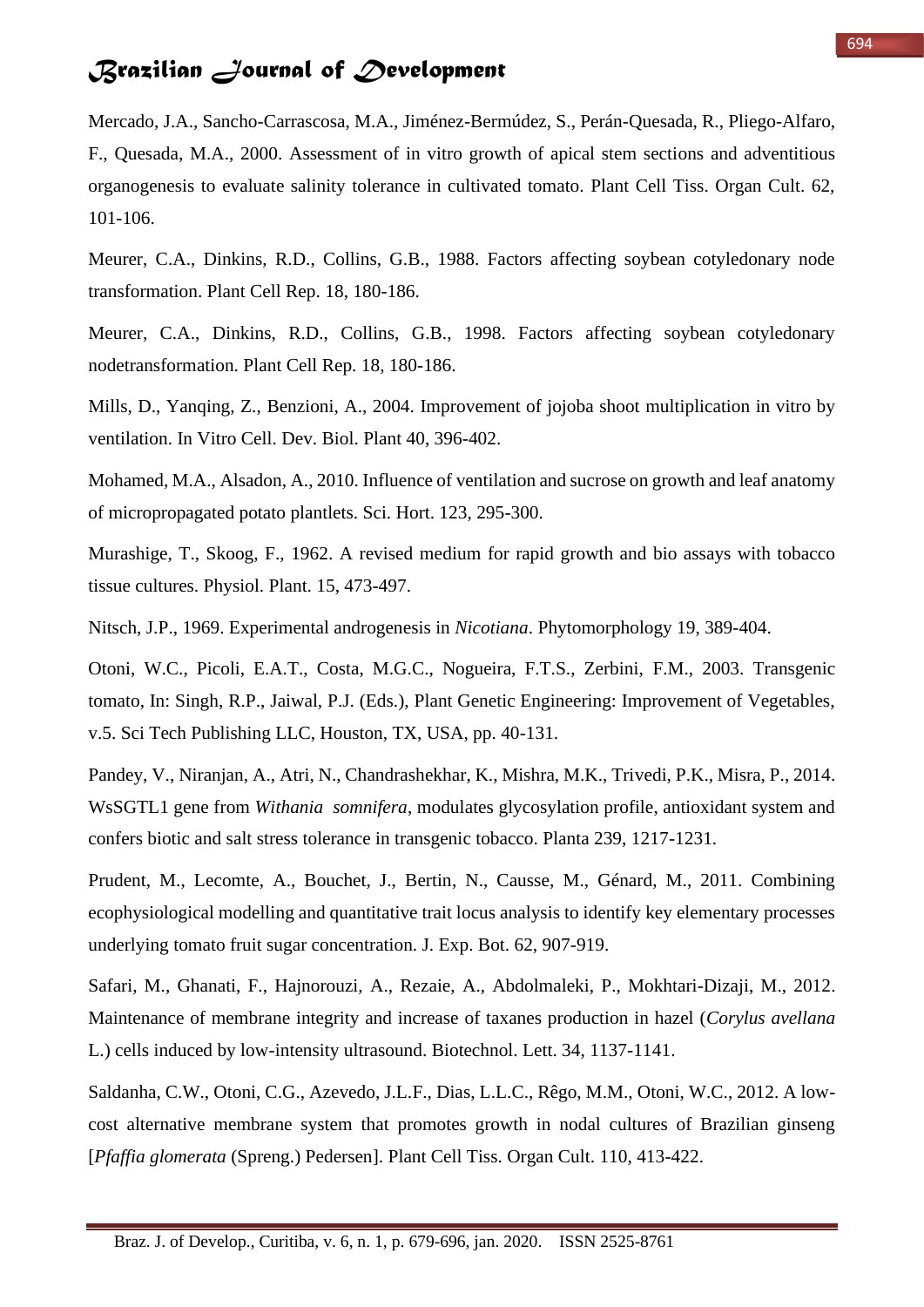Saldanha, C.W., Otoni, C.G., Rocha, D.I., Cavatte, P.C., Detmann, K.S.C., Tanaka, F.A.O., Dias, L.L.C., DaMatta, F.M., Otoni, W.C., 2014. CO<sub>2</sub>-enriched atmosphere and supporting material impact the growth, morphophysiology and ultrastructure of in vitro Brazilian-ginseng [*Pfaffia glomerata* (Spreng.) Pedersen] plantlets. Plant Cell Tiss. Organ Cult. 118, 87-99.

Santana-Buzzy, N., Canto-Flick, A., Iglesias-Andreu, L.G., Montalvo-Peniche, M.C., López-Puc, G., Barahona-Pérez, F., 2006. Improvement of *in vitro* culturing of habanero pepper by inhibition of ethylene effects. Hort Sci 41, 405-409.

Santarém, E.R., Trick, H.N., Essing, J.S., Finer, J.J., 1998. Sonication-assisted *Agrobacterium*mediated transformation of soybean immature cotyledons: optimization of transient expression. Plant Cell Rep. 17, 752-759.

Setamam, N.M., Sidik, N.J., Rahman, Z.A., Zain, C.R.C.M., 2014. Induction of hairy roots by various strains of *Agrobacterium rhizogenes* in different types of *Capsicum* species explants. BMC Res. Notes 7, 1-8.

Sienkiewicz-Porzucek, A., Sulpice, R., Osorio, S., Krahnert, I., Leisse, A., Urbanczyk-Wochniak, E., Hodges, M., Fernie, A.R., Nunes-Nesi, A., 2010. Mild reductions in mitochondrial NAD-Dependent isocitrate dehydrogenase activity result in altered nitrate assimilation and pigmentation but do not impact growth Mol. Plant 3, 156-173.

Singh, R., Singh, S., Parihar, P., Mishra, R.K., Tripathi, D.K., Singh, V.P., Chauhan, D.K., Prasad, S.M., 2016. Reactive oxygen species (ROS): Beneficial companions of plants' developmental processes. Front. Plant Sci. 7, 1-19.

Smith, R.H., 2013. Regeneration and Morphogenesis, In: R.H., S. (Ed.), Plant Tissue3 Culture: Techniques and Experiments. Elsevier Inc., New Jersey, pp. 81-92.

Tigist, M., Workneh, T.S., Woldetsadik, K., 2013. Effects of variety on the quality of tomato stored under ambient conditions. J. Food Sci. Technol. 50, 477-486.

Trujillo-Moya, C., Gisbert, C., 2012. The influence of ethylene and ethylene modulators on shoot organogenesis in tomato. Plant Cell Tiss. Organ Cult. 111, 41-48.

Turpaev, K.T., 2002. Reactive oxygen species and regulation of gene expression. Biochem. (Mosc.) 67, 281-292.

van der Dries, N., Gianni, S., Czerednik, A., Krens, F.A., Klerk, G.-J.M., 2013. Flooding of the apoplast is a key factor in the development of hyperhydricity. J. Exp. Bot. 64, 5221-5230.